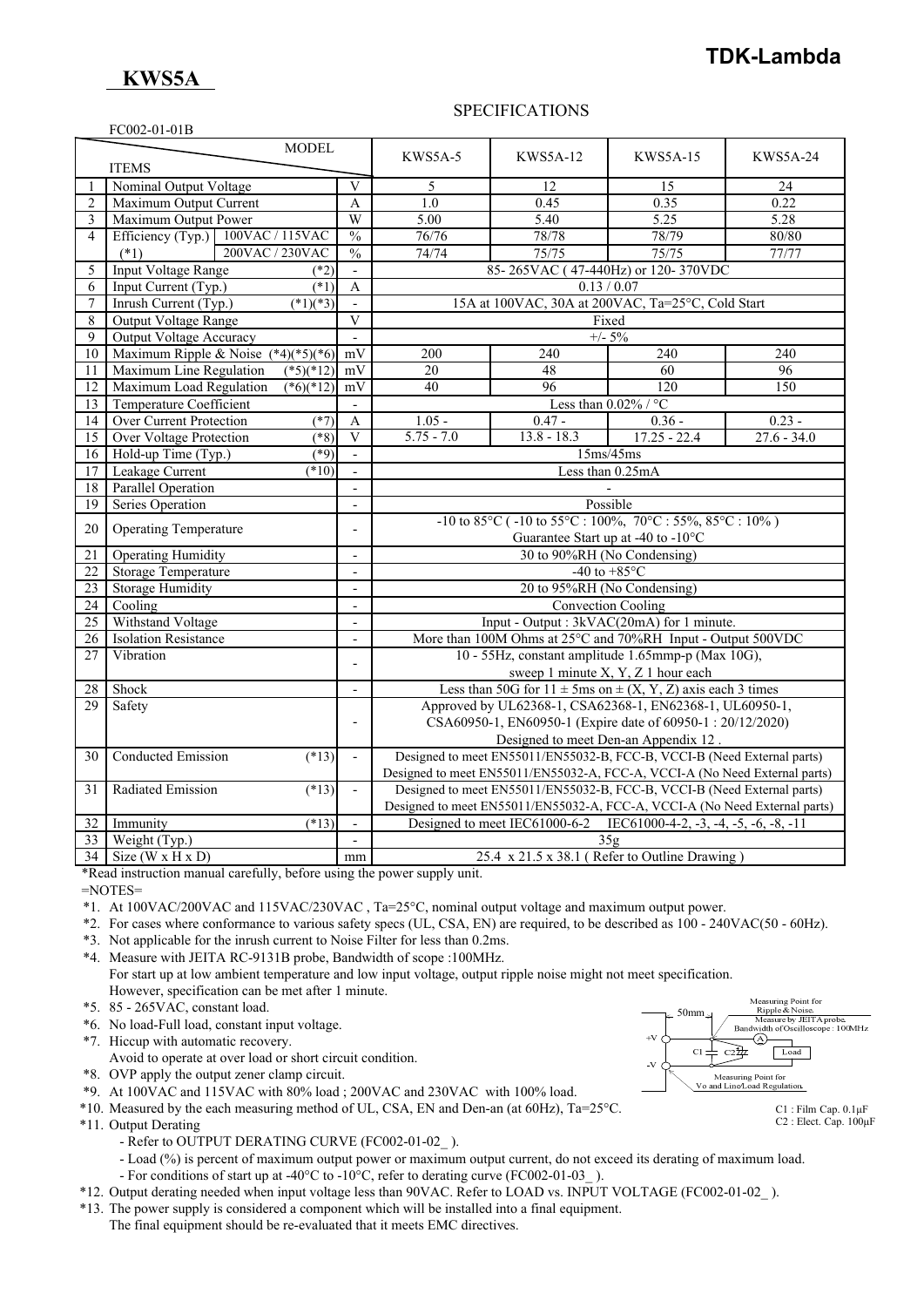### **KWS5A**

### INPUT AND OUTPUT DERATING

FC002-01-02

| VIN(VAC)<br>$5V$ to $24V$ | $LOAD (\% )$ |  |
|---------------------------|--------------|--|
|                           |              |  |
| 90 to 265                 |              |  |

| Ta $(^{\circ}C)$<br>$5V$ to $24V$ | $LOAD$ $%$ |
|-----------------------------------|------------|
| $-10$ to $+55$                    |            |
| 70                                | 55         |
|                                   |            |